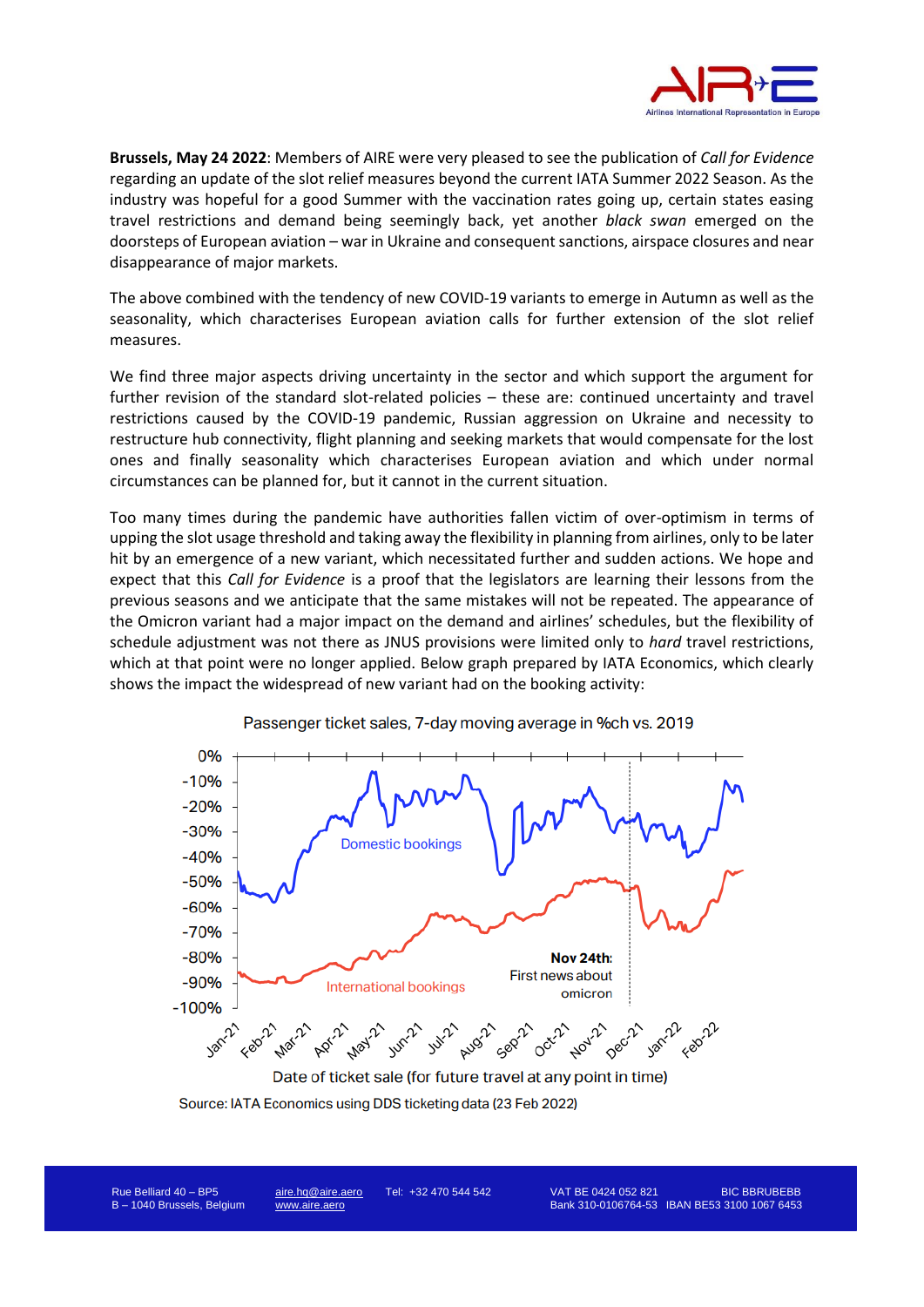

As soon as the sector recovered from the hit of Omicron, it was shook by Russian aggression on Ukraine and the consequent airspace closures, which yet again flipped the industry upside down as airlines had to suspend and/or reroute certain operations. Furthermore, the current process of granting alleviation to slots cancelled or changed due to war has tied both airlines' and slot coordinators' hands in terms of being able to cancel and/or reallocate these slots, because the official documents (NOTAMs or Regulations) either have a very short discontinuation date, and therefore do very little to solve the problem of releasing capacity at the airports, or do not specify discontinuation date at all and consequently the Coordinators cannot grant alleviation for such cancellations and the industry stakeholders ranging from airlines, airports, ground handling agents, slot coordinators, and naturally Passengers, suffer from uncertainty and suboptimal use of scarce capacity.

Travel restrictions in Asia and the closure of Siberian corridors between Europe and Asia only deepen the problem of seasonality that characterises European aviation. Even prior to the pandemic, European sky saw much more traffic during the summer months than winter, as shown in Eurocontrol's Network Traffic report (dated May 12<sup>th</sup>) with distinctively curved blue line showing pre-pandemic 2019:



\*source Eurocontrol: [https://www.eurocontrol.int/sites/default/files/2022-05/eurocontrol-comprehensive-air-traffic](https://www.eurocontrol.int/sites/default/files/2022-05/eurocontrol-comprehensive-air-traffic-assessment-20220512.pdf)[assessment-20220512.pdf](https://www.eurocontrol.int/sites/default/files/2022-05/eurocontrol-comprehensive-air-traffic-assessment-20220512.pdf)

Weaker demand for winter travels combined with travel restrictions in Asia, which is the *go-to* destination for many Europeans during winter season, as well as necessity to reroute and reschedule flights to that region due to airspace closures paint a grim picture in terms of winter recovery.

All of the above lead us to argue that the sector continuously needs support from the highest Authorities in terms of the adjustment of the slot policy that shapes European aviation.

We therefore argue that the European Commission, at the very least, maintains provisions for lowering the slot utilisation threshold and for Winter 2022 decides against artificially upping it from the current 64/36 threshold.